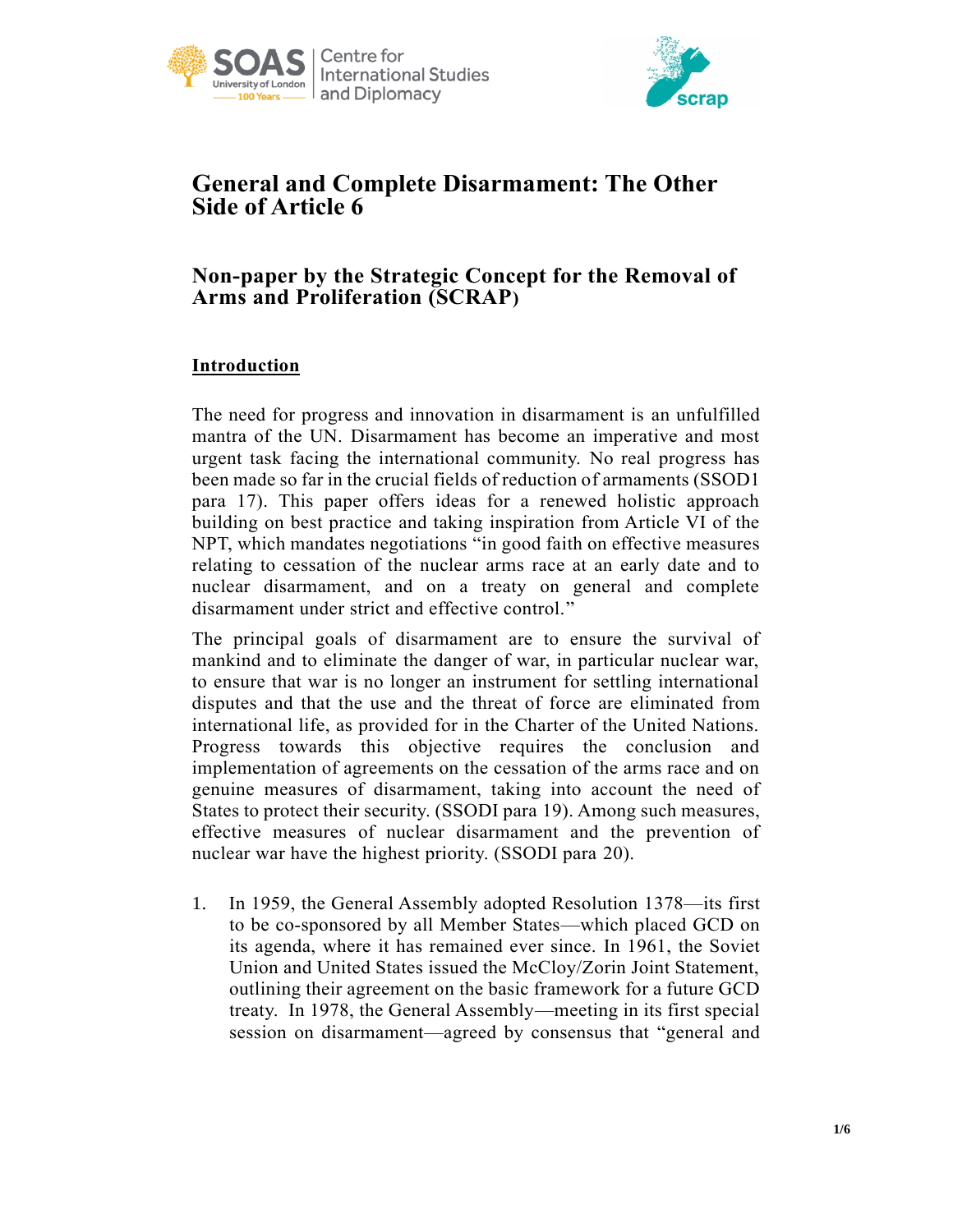l

complete disarmament under effective international control" would be the world community's "ultimate objective", with nuclear disarmament as its highest priority.

- 2. Over the years, GCD has appeared in a dozen multilateral disarmament and arms control treaties, including the Nuclear Non-Proliferation Treaty, the Biological and Chemical Weapons conventions, and the treaties establishing four of the five regional nuclear-weapon-free zones.
- 3. At the UN, GCD continues to provide the institutionalized framework for multilateral disarmament deliberations in the General Assembly's First Committee. The UN High Representative for Disarmament Affairs, Ms. Izumi Nakamitsu, has underscored its importance at a General Assembly side event on GCD held on 18 October this year.<sup>1</sup>
- 4. GCD has rarely received serious attention in the preparatory and review processes of the NPT, despite its presence both in the Treaty's Preamble and Article VI. It has not been the focus of any Working Paper in recent decades and is a subject that is typically addressed only in passing. The consensus Final Document of the 2010 NPT Review Process did not mention GCD. A debate on GCD, therefore, would build on the Treaty's stated goal of review conferences of "assuring that the purposes of the Preamble and the provisions of the Treaty are being realised". (Article VIII(3))
- 5. GCD continues to offer a potentially attractive means to overcome some of the perennial obstacles in the multilateral disarmament machinery, including the NPT review process. It remains the only fully comprehensive approach to disarmament that explicitly aims at integrating the various strands of disarmament, arms control, non-proliferation, and peace-building into a coherent, unified framework. It also has significant potential in forging a new consensus on disarmament initiatives, by approaching disarmament, non-proliferation and arms control not as rival approaches or alternatives, but as mutually reinforcing means of advancing both national and collective ends.

<sup>&</sup>lt;sup>1</sup> Ms. Izumi Nakamitsu, Remarks at a General Assembly side event on "Contextualizing General and Complete Disarmament", United Nations, New York, 18 October 2017. https://s3.amazonaws.com/unoda-web/wpcontent/uploads/2017/10/hr-remarks-gdc-side-event-18-oct-2017-as-prepared.pdf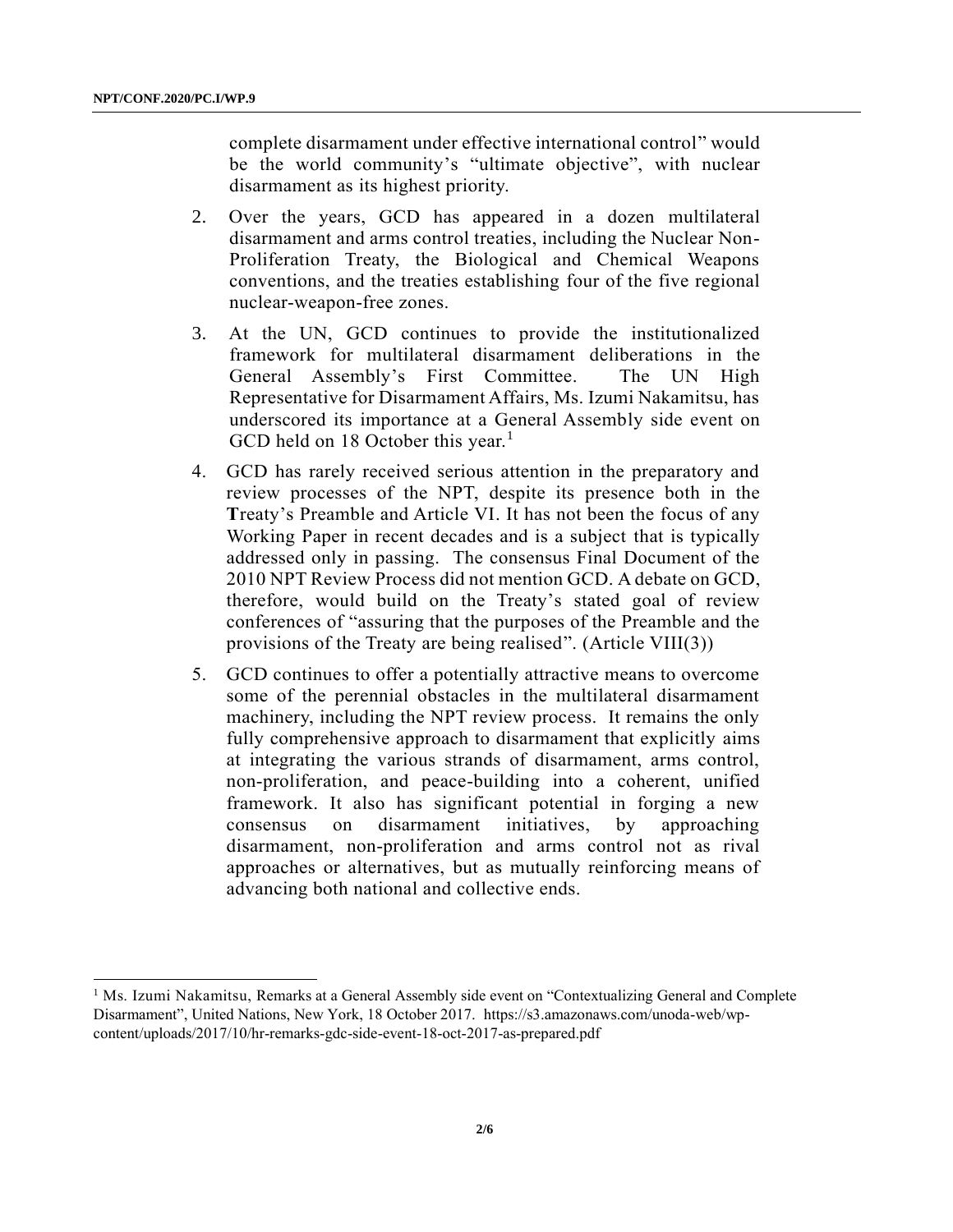



## **I. What GCD seeks to accomplish**

- 6. Deliberations in the UN disarmament machinery typically focus on specific issues on the various agreed agendas. The GCD approach is intended not to replace but to complement and reinforce those deliberations, by enabling the consideration of synergies between issues and by clarifying how disarmament serves to strengthen international peace and security. It allows for steps to be taken in a parallel multi-track strategy. By approaching both disarmament and arms control together and simultaneously, states can gain a mutual benefit, and avoid the perceptions of unfair advantages, double standards, and competitive advantage that have led to and perpetuated our current disarmament stalemate.
- 7. As the term has evolved at the UN in three past special sessions of the General Assembly and in countless General Assembly Resolutions, GCD encompasses the following objectives: (a) the prohibition and elimination of nuclear weapons and all other weapons adaptable to mass destruction, especially biological and chemical weapons, and the means of their delivery; (b) the limitation and regulation of conventional armaments and the reduction of military spending while recognizing and preserving the sovereign right to self-defence; and  $(c, d)$  measures to strengthen mechanisms for the peaceful resolution of disputes and to promote compliance with the UN Charter's fundamental norm against the threat or use of force.
- 8. It is this ambition that constitutes disarmament's real contribution to international peace and security overall. It seeks not just to reduce the risk or frequency of major wars or the use of weapons of mass destruction. It seeks to make such uses not only unlikely, but impossible. This goal is fully consistent with the primary aim of the UN Charter to "save succeeding generations from the scourge of war" (Preamble).
- 9. In essence, GCD is a means to make sense of the multitude of issuespecific deliberations that take place in bilateral, regional, and global arenas. Indeed, twenty-first century GCD can build on a range of concrete and verified treaties and mechanisms that were unavailable and even unimaginable when the NPT was negotiated. In this light, GCD is an inherently dynamic concept that is continually adapting to new political and technological circumstances. All states, large and small, have contributions to make in deliberating and implementing the integrated elements of GCD.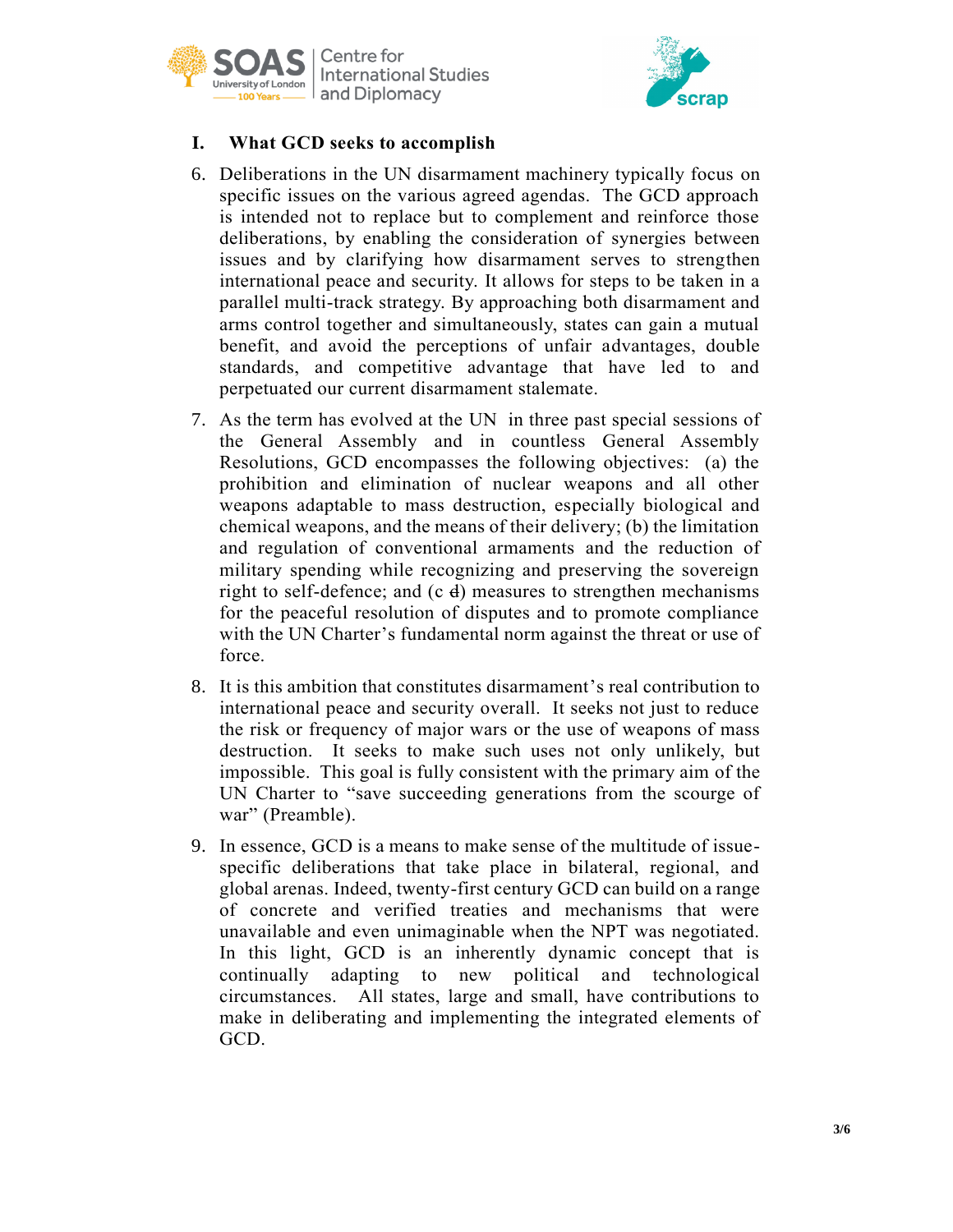l

#### **II. How the NPT review process can contribute to GCD**

- 10. Due to various differences, the 2015 NPT Review Conference was unable to reach a consensus substantive Final Document. Among these differences, one of the most persistent has related to contrasting stances on the relationship of nuclear disarmament to what is often called the "wider security environment". Some parties argue that peace and security are prerequisites for disarmament to occur, while others argue that without nuclear disarmament, neither peace nor security can be sustained.
- 11. The NPT review process provides a superb opportunity for the states parties to consider the various ways that progress in disarmament and non-proliferation serve to strengthen international peace and security, at literally all levels: national, regional, and global. Such progress helps to prevent or limit arms races, improve regional stability, build trust and confidence, reduce incentives to expand military spending, and limit the risk of catastrophic terrorist acts. These are only a few of the security benefits that flow from disarmament agreements that satisfy long-agreed multilateral criteria of verification, irreversibility, transparency, and universality in law.
- 12. We take note of the United Nations Office for Disarmament Affairs for recently publishing an Occasional Paper devoted to GCD.<sup>2</sup> We fully agree that the time has come to revive the GCD approach to disarmament and we believe that the NPT offers a complementary arena for reinforcing efforts underway in the General Assembly to achieve this worthy goal.

#### **III. GCD and the UN Charter**

13. GCD is a key part of the UN peace and security architecture- It enables the UNGA and UNSC to fulfill their respective responsibility under Articles 11 and 26, thereby contributing to the realization of the purposes and principles of the Charter under Articles 1 and 2 with respect to the maintenance of international peace and security, the peaceful settlement of disputes and the

<sup>2</sup> UN Office for Disarmament Affairs, *Rethinking General and Compete Disarmament in the Twenty-First Century*. Occasional Paper 28 (New York: UNODA, October 2016), at https://www.un.org/disarmament/publications/occasionalpapers/no-28/.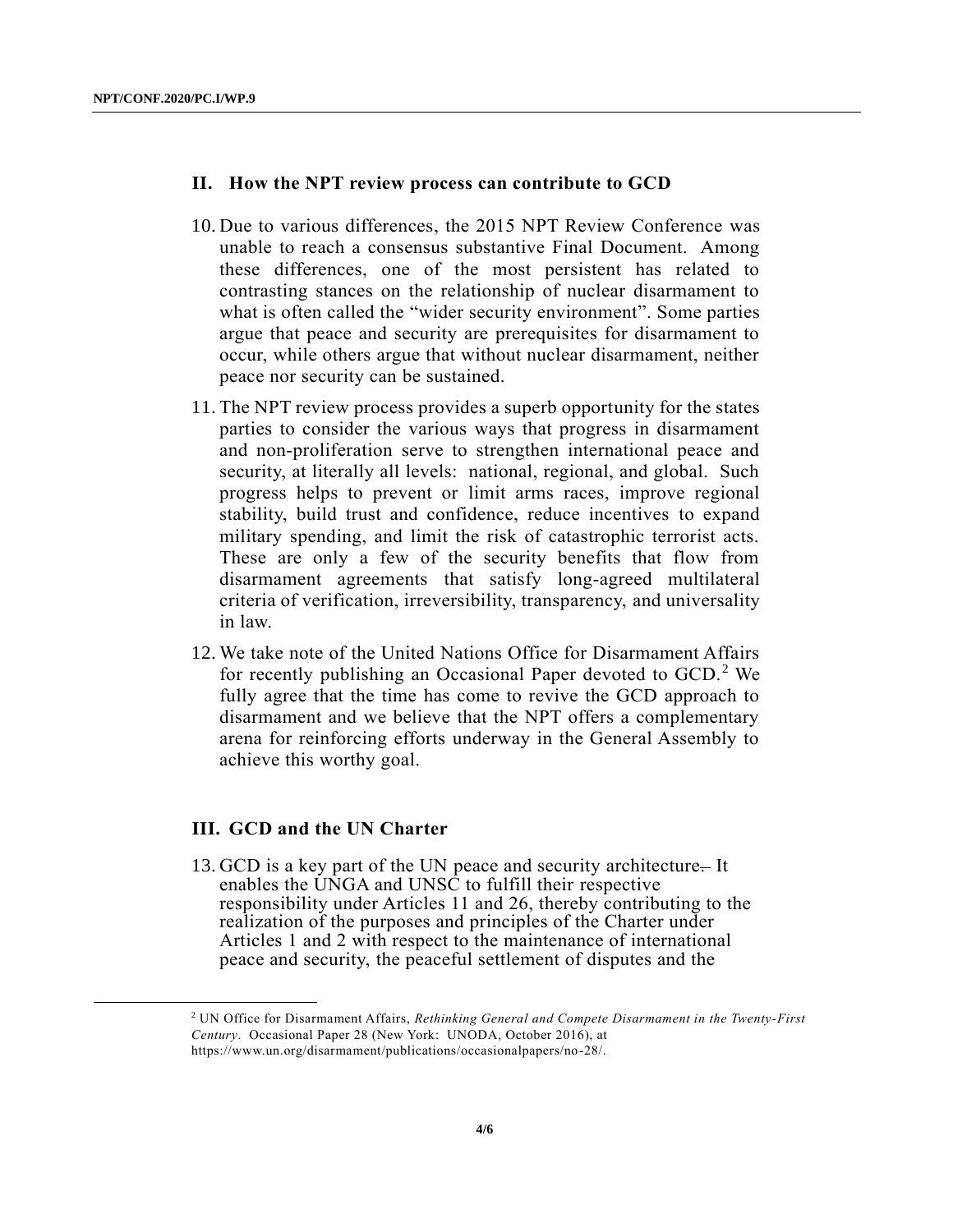



prohibition of the threat and use of force in international affairs.

## **Recommendations for the 2020 review cycle**

- 14. We recommend the inclusion of GCD as a prominent substantive issue in any Final Report emerging from the 2020 NPT Review Conference.
- 15. We propose that the 2020 Review Conference dedicates specific time within the subsidiary body in Main Committee 1 to the elaboration of approaches for GCD.



SCRAP is an academic research project adopting a comprehensive approach to disarmament based on past best practice.

It comes from the initiative and work of students, alumni and staff of the Centre for International Studies & Diplomacy at SOAS University of London, and is actively supported by a committee of advisors<sup>3</sup>:

General Sir Hugh Beach – Former General, British Army

Amb. Sergey Batsanov – Former Soviet and Russian Ambassador to the Conference on Disarmament

Matthew Bolton – Assistant Professor, Pace University

Martin Butcher – Adviser, Oxfam International

 $\overline{a}$ 

<sup>&</sup>lt;sup>3</sup> The organisation affiliations are given for identification purposes only, and does not imply that these organisations necessarily endorse the SCRAP project